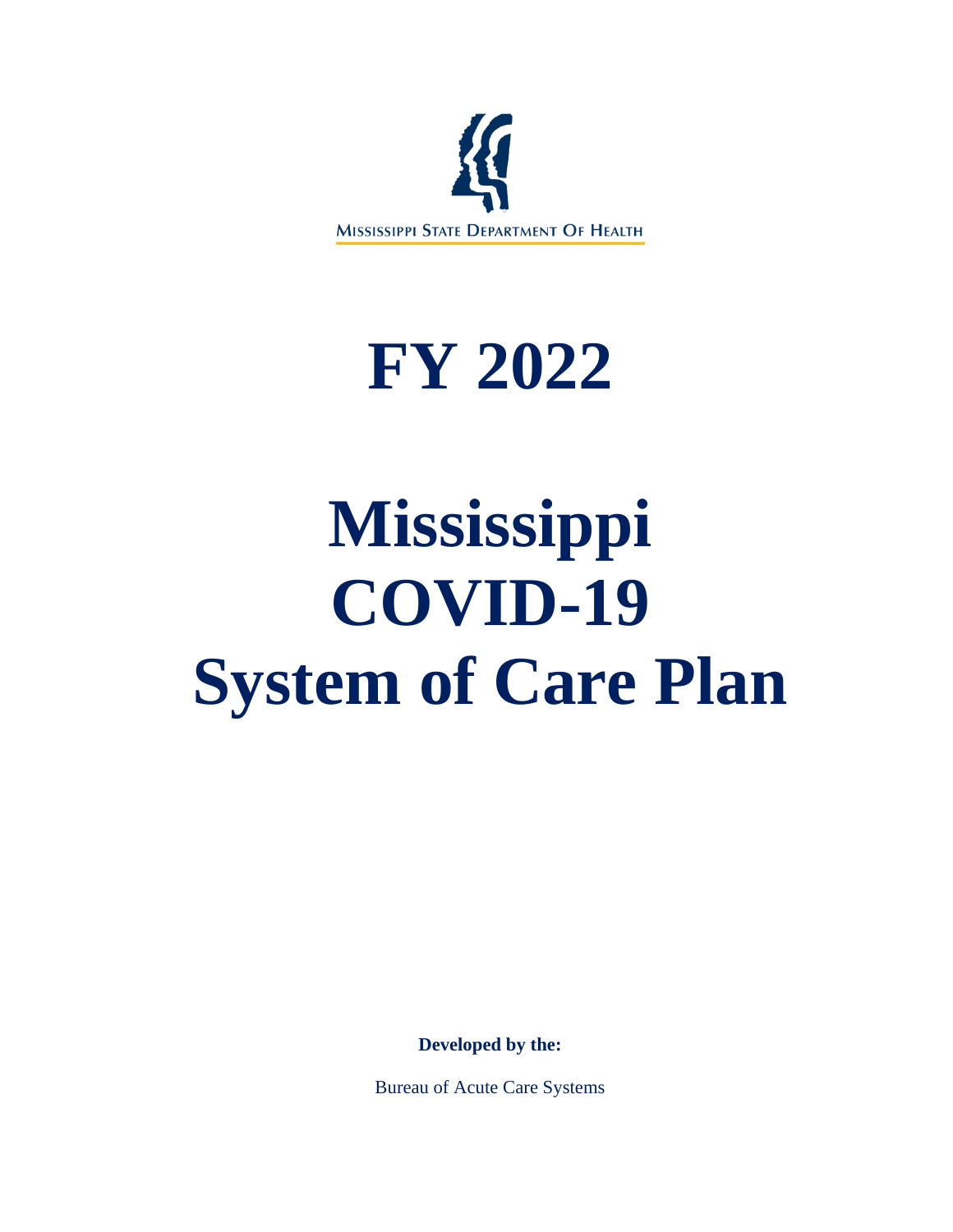# **Mississippi State Department of Health**

Thomas E. Dobbs, III, MD, MPH State Health Officer

Jim Craig, MPH Senior Deputy and Director of Health Protection

Christy Berry, RN Director, Office of Emergency Planning and Response

> David Hall, MA, NRP, CHP Director, Bureau of Acute Care Systems

> > Mississippi State Department of Health Bureau of Acute Care Systems 310 Airport Road South, Suite B Pearl, Mississippi 39208 PHONE: 601-933-2440 FAX: 601-933-2455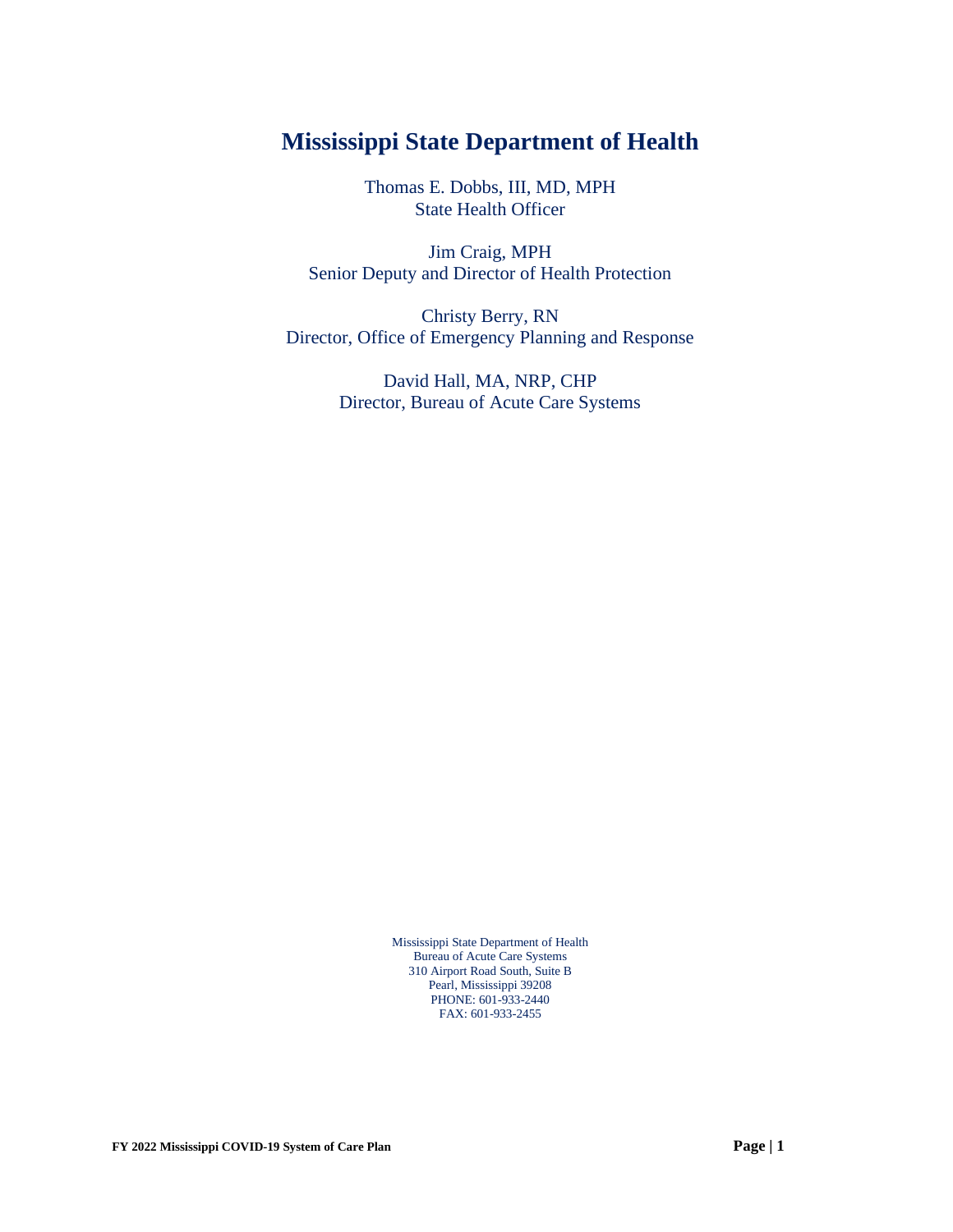#### **Mississippi Coronavirus (COVID-19) Task Force**

Governor Tate Reeves

Thomas Dobbs, MD, MPH *Mississippi State Department of Health*

Jim Craig, MPH *Mississippi State Department of Health*

Clay Hays, MD *Mississippi State Medical Association*

Claude Brunson, MD *Mississippi State Medical Association*

Ken Cleveland, MD *Mississippi State Board of Medical Licensure*

Stan Ingram, JD *Mississippi State Board of Medical Licensure*

> David Maron *Governor's Office*

Parker Briden *Governor's Office*

Harper Stone, MD *Mississippi Healthcare Alliance*

Steve Stogner, MD *Mississippi Chapter of Pulmonary and Critical Care Medicine Mississippi State Medical Association*

Dan Edney, MD *Chair of Physician Disaster Relief Program for Mississippi State Medical Association*

> Richard Summers, MD *University of Mississippi Medical Center*

Peter Arnold, MD *Mississippi State Medical Association*

Alan Jones, MD *University of Mississippi Medical Center*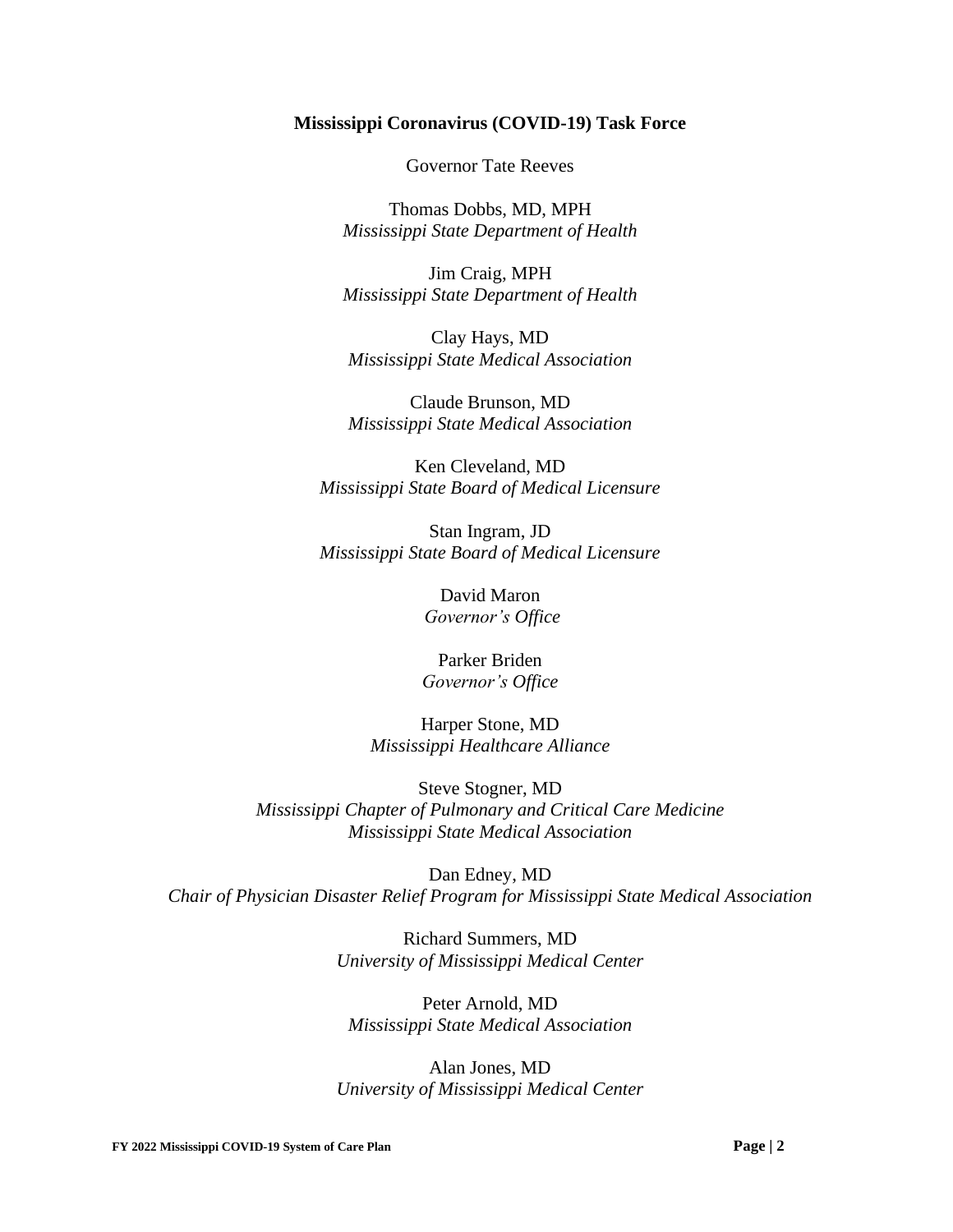Rob Jones *Medical Assurance Company of Mississippi*

Stephanie Edgar *Medical Assurance Company of Mississippi*

> Tim Moore *Mississippi Hospital Association*

> Barry Cockrell *Mississippi Hospital Association*

Kent Nicaud *Gulfport Memorial Hospital*

Tom McDougal *Merit Hospital of Biloxi*

John Anderson *Anderson Regional Hospital*

Larkin Kennedy *Rush Foundation Hospital*

Chris Anderson *Mississippi Baptist Medical Center*

Shane Spees *North Mississippi Medical Center*

Phyllis Johnson *Mississippi State Board of Nursing Licensure*

> Teresa Malone *Mississippi Nursing Association*

> Tonya Moore, PhD, RN *Mississippi Nursing Association*

Mark Phillippi, MD *Mississippi Nephrology Association*

*Representative from Wise Carter*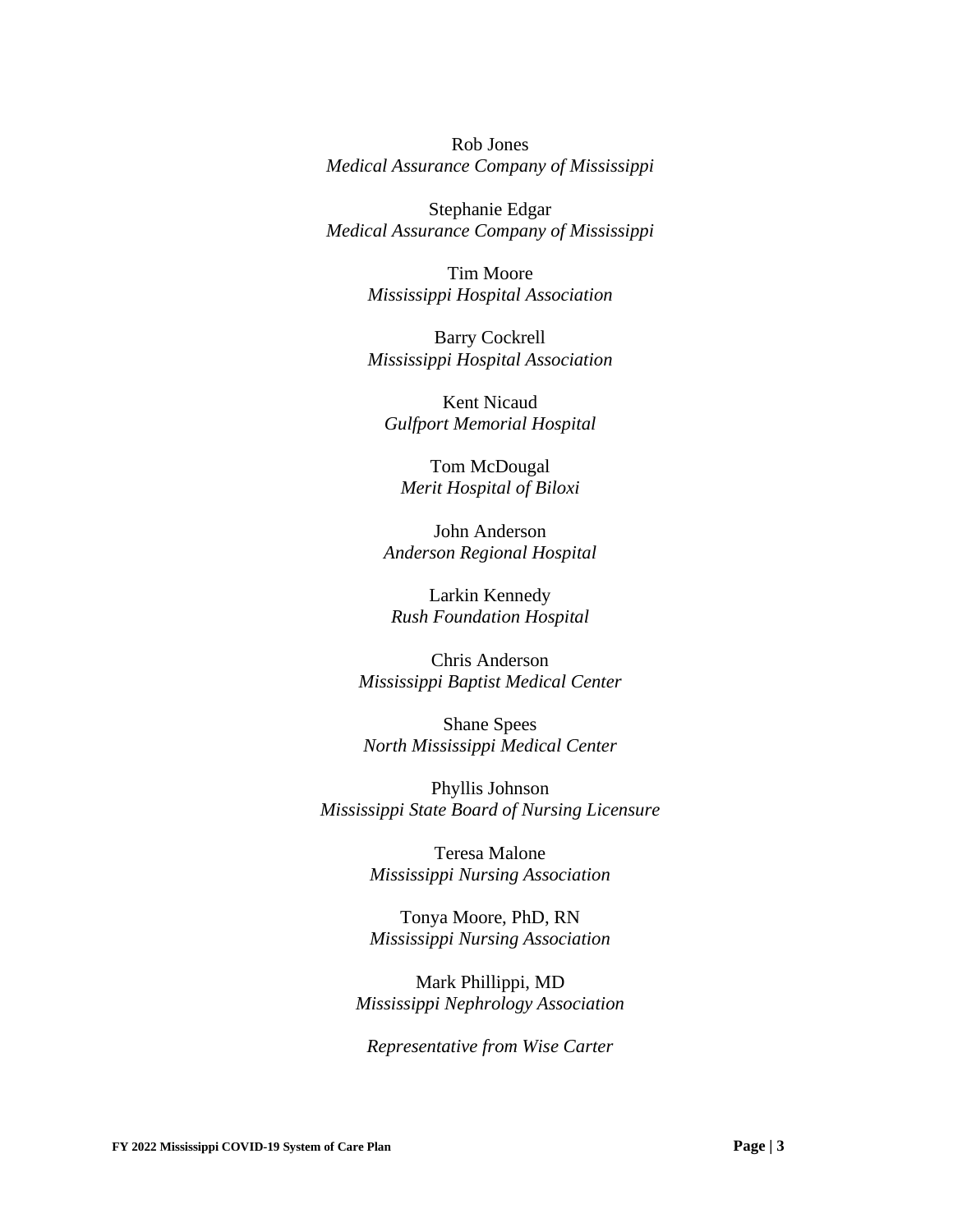# **Table of Contents**

# **Introduction**

# Mississippi COVID-19 Care System Plan

| $\Pi$ . |  |
|---------|--|
|         |  |
|         |  |
|         |  |
|         |  |
|         |  |
|         |  |
|         |  |
|         |  |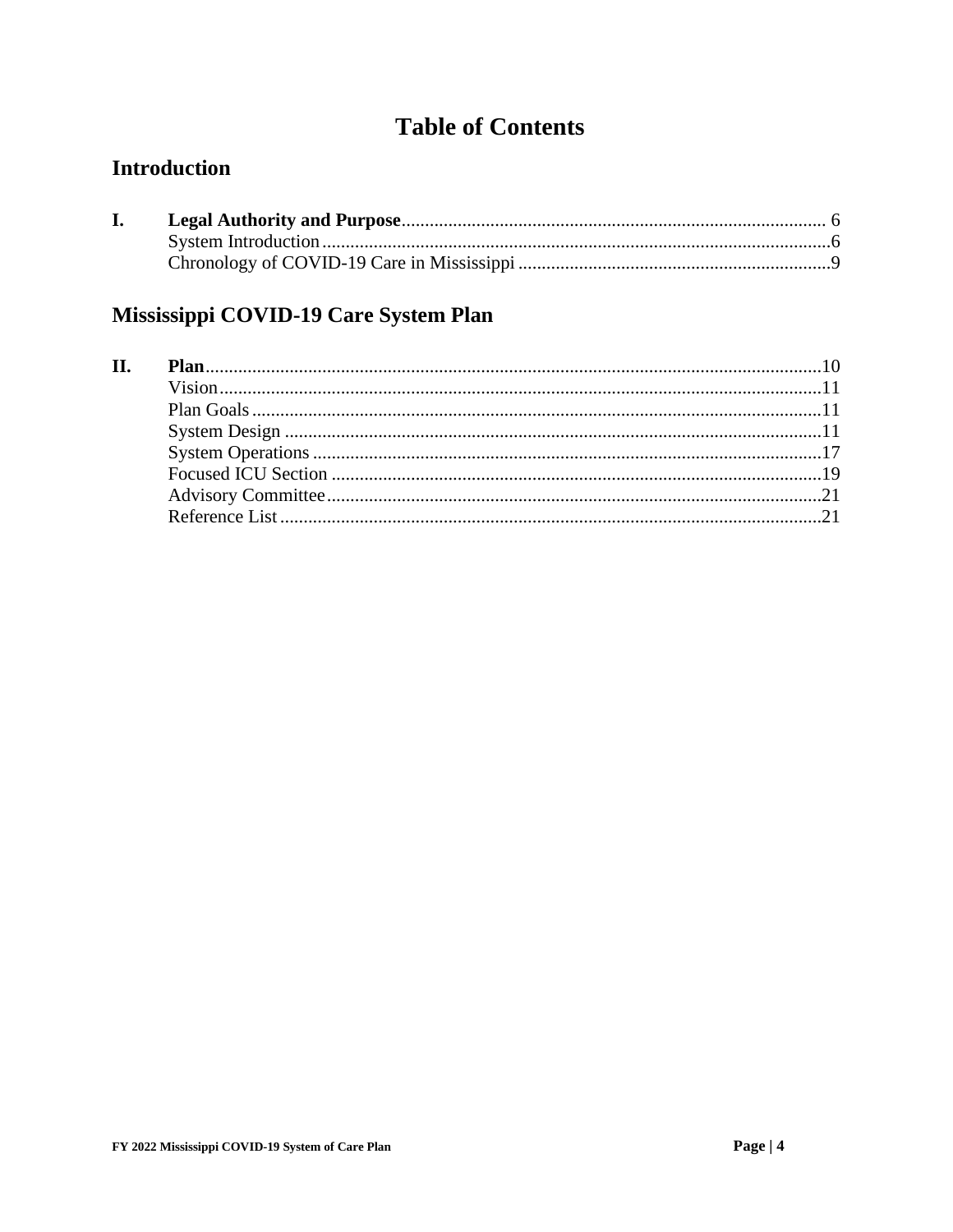# **Introduction**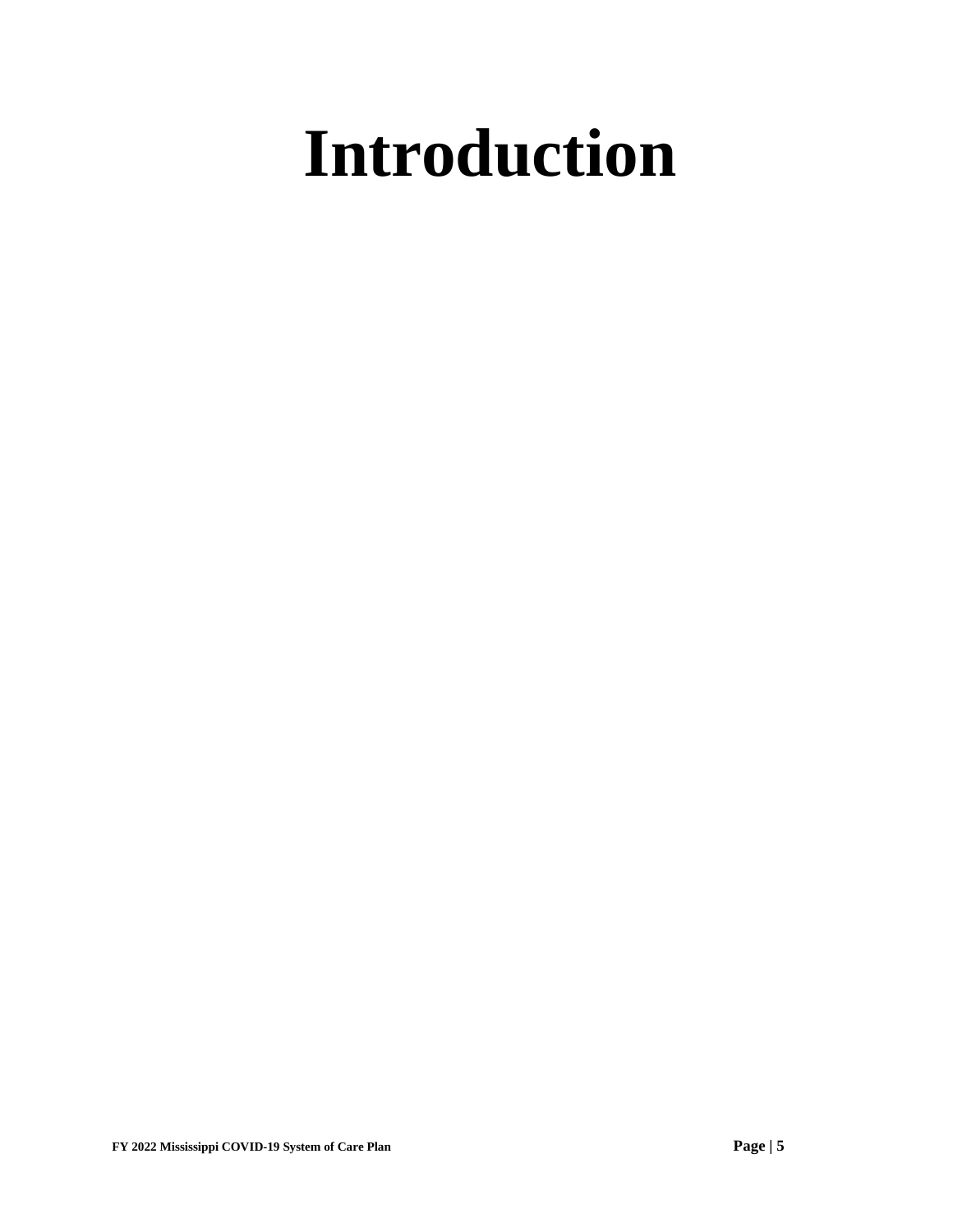# **Introduction**

## **Legal Authority and Purpose**

Section § 41-3-15 of the Mississippi Code 1972 Annotated, as amended, provides the general powers, duties and authority of the State Board of Health and certain powers of the Mississippi State Department of Health. Included in this is the State Board of Health's powers and duties to formulate the policy of the State Department of Health regarding public health matters within the jurisdiction of the department; to adopt, modify, repeal and promulgate, after due notice and hearing, and enforce rules and regulations implementing or effectuating the powers and duties of the department under any and all statutes within the department's jurisdiction, and as the board may deem necessary; to apply for, receive, accept and expend any federal or state funds or contributions, gifts, trusts, devises, bequests, grants, endowments or funds from any other source or transfers of property of any kind; and to enter into, and to authorize the executive officer to execute contracts, grants and cooperative agreements with any federal or state agency or subdivision thereof, or any public or private institution located inside or outside the State of Mississippi, or any person, corporation or association in connection with carrying out the provisions of this chapter, if it finds those actions to be in the public interest and the contracts or agreements do not have a financial cost that exceeds the amounts appropriated for those purposes by the Legislature. The State Board of Health shall have the authority, in its discretion, to establish programs to promote the public health, to be administered by the State Department of Health. Specifically, those programs may include, but shall not be limited to, programs in the areas of chronic disease and other such public health programs and services as may be assigned to the State Board of Health by the Legislature or by executive order.

The system of care approach to public health provides a functional framework for making use of resources to optimize the care of patients. The intent is to address conditions, which have a significant impact on mortality and morbidity. This functional framework generally includes hospitals designated based on resources for the care of particular types of patients, destination guidelines for the transport of patients to the appropriate hospital via Emergency Medical Service (EMS), criteria for activation and/or the utilization of hospital resources, transfers to inpatient hospice, transfers to nursing home facilities, transfers to convalescing centers, data collection and data use for improving system performance. In terms of patient care, the system of care framework promotes best practices for caring for patients.

# **System Introduction**

SARS-CoV-2 is a novel (a new) coronavirus, which causes the disease called COVID-19. The disease, first identified in Wuhan, China on December 30, 2019, quickly spread outside China and became an international pandemic in less than three months. The disease spread exponentially, and public health officials raised concerns about the potential worldwide effects of the disease. Within the first three months, 1,000,000 people had been infected and 50,000 had died ("COVID-19, MERS and SARS," 2020). The World Health Organization (WHO) declared the outbreak a "public health emergency of international concern" on January 30, 2020, and public health officials in the United States identified the first human to human transmission case of the disease on the same day (WHO: Statement on the second meeting of the International Health Regulations Emergency Committee,"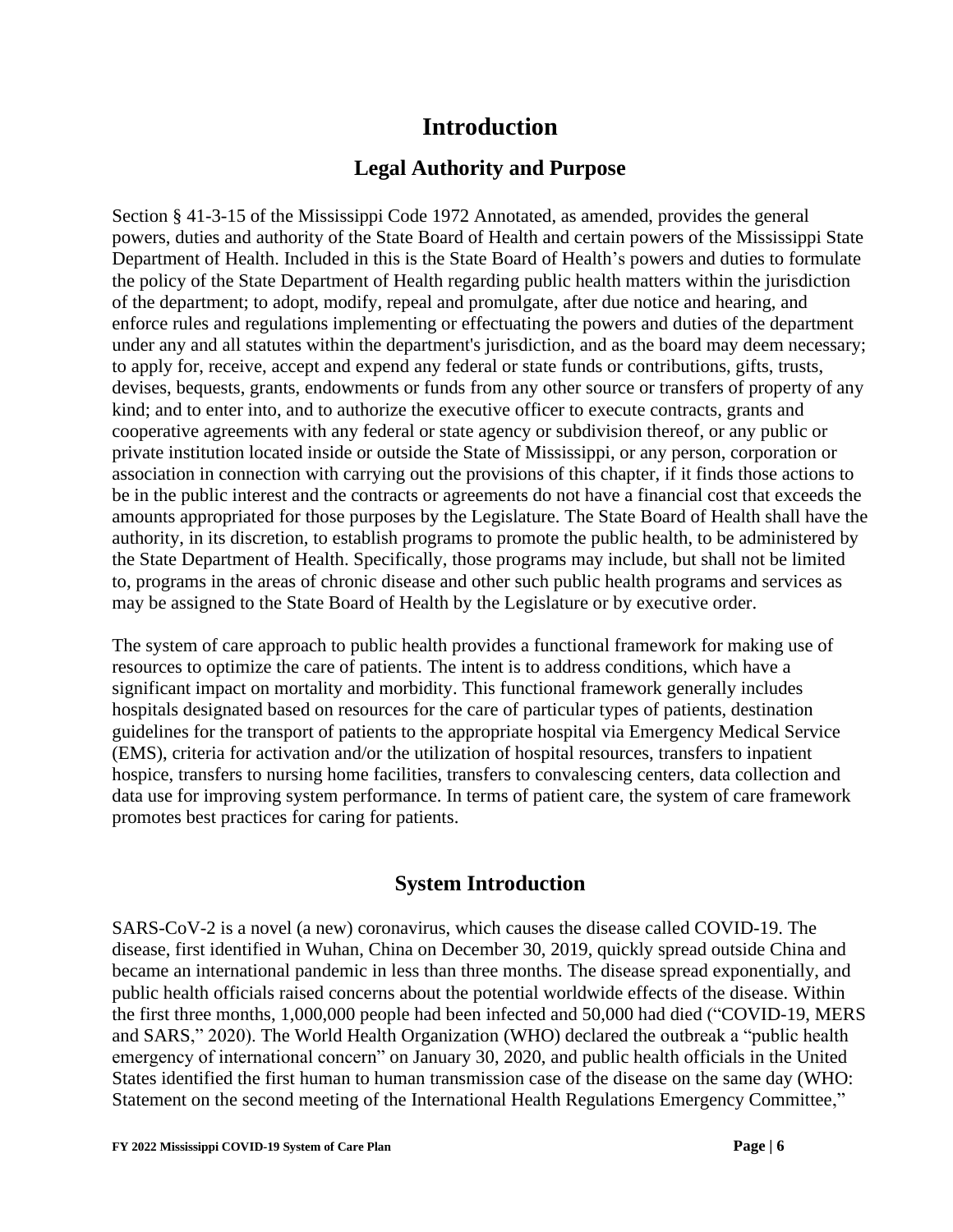2020). The following day Health and Human Services Secretary (HHS), Alex M. Azar, II declared a public health emergency for the United States. ("Secretary Azar Declares Public Health Emergency for United States for 2019 Novel Coronavirus," 2020). President Trump declared a national emergency on March 13, 2020. As provided for by law, the HHS Secretary subsequently issued 1135 waivers to aid in supporting the healthcare response to COVID-19. Meanwhile, in Mississippi Governor Tate Reeves signed Executive Order No. 1457 on March 4, 2020, which designated MSDH as the lead state agency to coordinate emergency response activities related to COVID-19 and established the Mississippi Coronavirus (COVID-19) Preparedness and Response Steering Committee. On March 14, 2020, Governor Reeves declared a State of Emergency to provide for the coordinated response of all levels of government and provide health officials with the necessary resources and guidance to effectively combat the spread of COVID-19. The same day the Mississippi State Board of Health issued a proclamation, which stated, in part: "the State Health Officer, upon the documentation of the need for the waiver or amendment may, in writing, waive or amend any rule or regulation promulgated by the Mississippi State Board of Health."

Currently, government at all levels, public health officials and healthcare providers throughout the United States are working together to reduce the incidence of COVID-19 and care for those affected. The country is in the acceleration phase of the pandemic. There are varied levels of activity and acuity throughout the country. Illness from the disease ranges from mild to severe; however, older persons and those with comorbidities are at a higher risk for bad outcomes, including death. The disease, a respiratory virus, has the potential to cause severe respiratory presentations and injure the lungs. Since the outbreak began significant numbers of COVID-19 positive patients have required supplemental oxygen and/or ventilators to support breathing. When death occurs, it is usually the result of respiratory pathology, which resembles Acute Respiratory Distress Syndrome, renal failure or multiple system organ failure. However, it may also be associated with exacerbation of comorbidities, i.e. cardiovascular disease, etc.

Mississippi State Department of Health (MSDH) functions as the lead agency in coordinating the emergency response to COVID-19. MSDH is working with other state agencies and community partners to slow the spread of the disease through monitoring, testing and providing guidance related to COVID-19. MSDH is working with other state agencies and community partners in support of the healthcare system to ensure preparedness and address issues related to capacity and resources. However, due to the varieties of activity and acuity characteristics of this disease, the task group appointed by Governor Reeves also recommended the development and implementation of a statewide system of care, which may function to ensure the most efficient use of all Mississippi hospitals' inpatient hospital resources for COVID-19 patients who require admission during the COVID-19 crisis. Accordingly, the COVID-19 System of Care will provide a framework for efficient use of resources to optimize the care of COVID-19 patients. This is facilitated by the designation of hospitals based on their ability to care for COVID-19 patients, the use of EMS guidelines for the care and transport of patients, guidelines for the immediate transfer of patients to a higher level of care when indicated, guidelines for the transfer of less acute patients to a lower level of care when a higher-level facility is not indicated (to decompress higher level facilities) and telemedicine consultation services. Telemedicine provides consultation services between physicians and/or mid-level providers, when immediate transfer is not indicated as per the guidelines for immediate transfer, but consultation may otherwise offer a benefit in the management of the patient or in decisions to transfer patients to a lower level of care (as provided for in this document).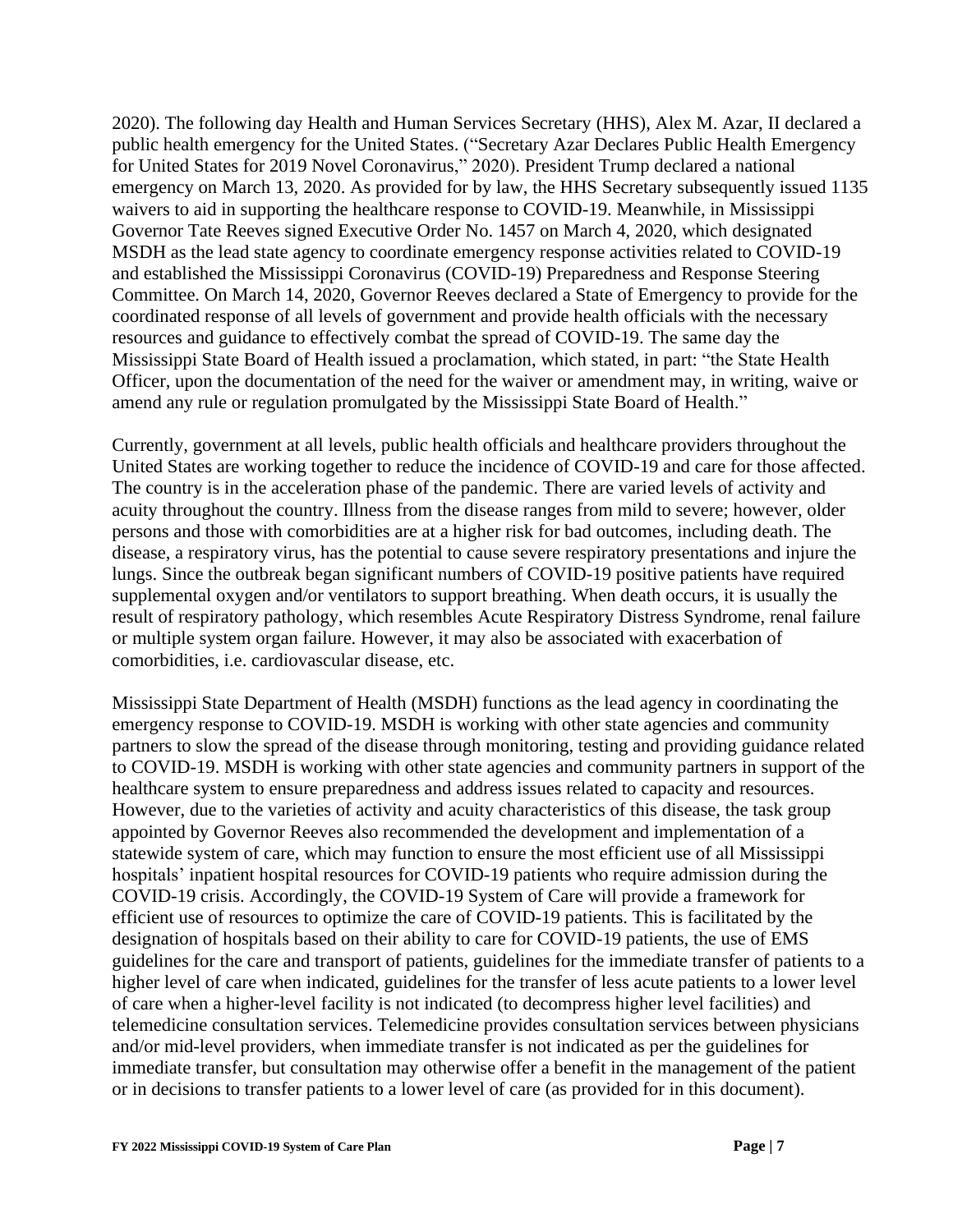However, this plan calls for automatic acceptance of acute COVID-19 patients when immediate transfer to a higher-level facility is indicated. All Level I and II COVID-19 centers will offer telemedicine services and publish a direct access contact number for said services. The University of Mississippi Medical Center (UMMC), an Emergency Support Function – 8 (ESF-8) primary agency in the Governor's Comprehensive Emergency Management Plan (CEMP), will support MSDH by coordinating acute medical services within Mississippi. In accordance with the CEMP, Mississippi MED-COM, a service of UMMC will coordinate and in some cases facilitate the movement of all COVID-19 patients, including those transferred for higher level care, those transferred to a lowerlevel facility, those transferred to inpatient hospice, those transferred to licensed nursing home facilities, and those transferred for convalescence. Transfers to a higher level of care will be to the closest appropriate facility based on bed and resource availability. When possible, transfers to a lower-level facility will be to facilities within reasonable proximity so as not to unduly stress EMS operations. UMMC offers clinical trials specifically associated with COVID-19. Patients can be transferred to UMMC for advanced therapeutics.

Mississippi's experience with systems of care, i.e. trauma, ST-Elevation Myocardial Infarction (STEMI) and stroke care systems, continues to yield improved outcomes for patients with specific types of conditions by matching respective patients with the most appropriate hospitals, based on acuity and clinical criteria. Mississippi's Trauma Care System is the oldest such system in the state. Established in 1998, the Trauma Care System consists of 86 designated trauma centers which offer various levels of trauma care and expeditious transfer of patients to higher level facilities when more advanced services are needed. Conversely, the Trauma Care System provides for repatriating patients back to local community hospitals when patients no longer require high-level care. Similarly, the COVID-19 System of Care provides a mechanism to decompress higher level facilities. Patients no longer requiring high level care will be transferred to lower-level facilities following guidance from telemedicine. Transfers to lower-level facilities, inpatient hospice, licensed nursing home facilities and for convalescing or respite care will be an important part of the COVID-19 System of Care and will also facilitate the decompression of higher-level facilities.

This process of matching patients with resources offers the best possible opportunities for best outcomes, and over the course of their development the State Board of Health has adopted rules and regulations for the systems of care to ensure participant hospitals meet minimum prescribed standards. In the case of the Trauma Care System statute mandates hospital participation in the system, and the rules and regulations apply to all licensed hospitals. In the case of the STEMI and Stroke care systems, hospitals voluntarily apply to become designated centers, but designated centers must comply with the rules and regulations recommended by their respective advisory committees and must be approved by the State Board of Health. As the older established systems of care matured, each recognized the need for minimum standards for participant hospitals. Similarly, as conditions develop with the COVID-19 pandemic, capacity issues may necessitate the need for a mandatory COVID-19 System of Care.

Moreover, as experience also shows, the systems of care depend on the support of EMS, who care for and transport the patient to the right hospital the first time, which reduces the time from the onset of illness to definitive care. Recently, EMS operators have noted excessive "wall times" (the time to transfer a patient after arrival at the hospital). Moreover, it has been noted that excessive wall times are counterintuitive within the system of care framework, because the acute, time sensitive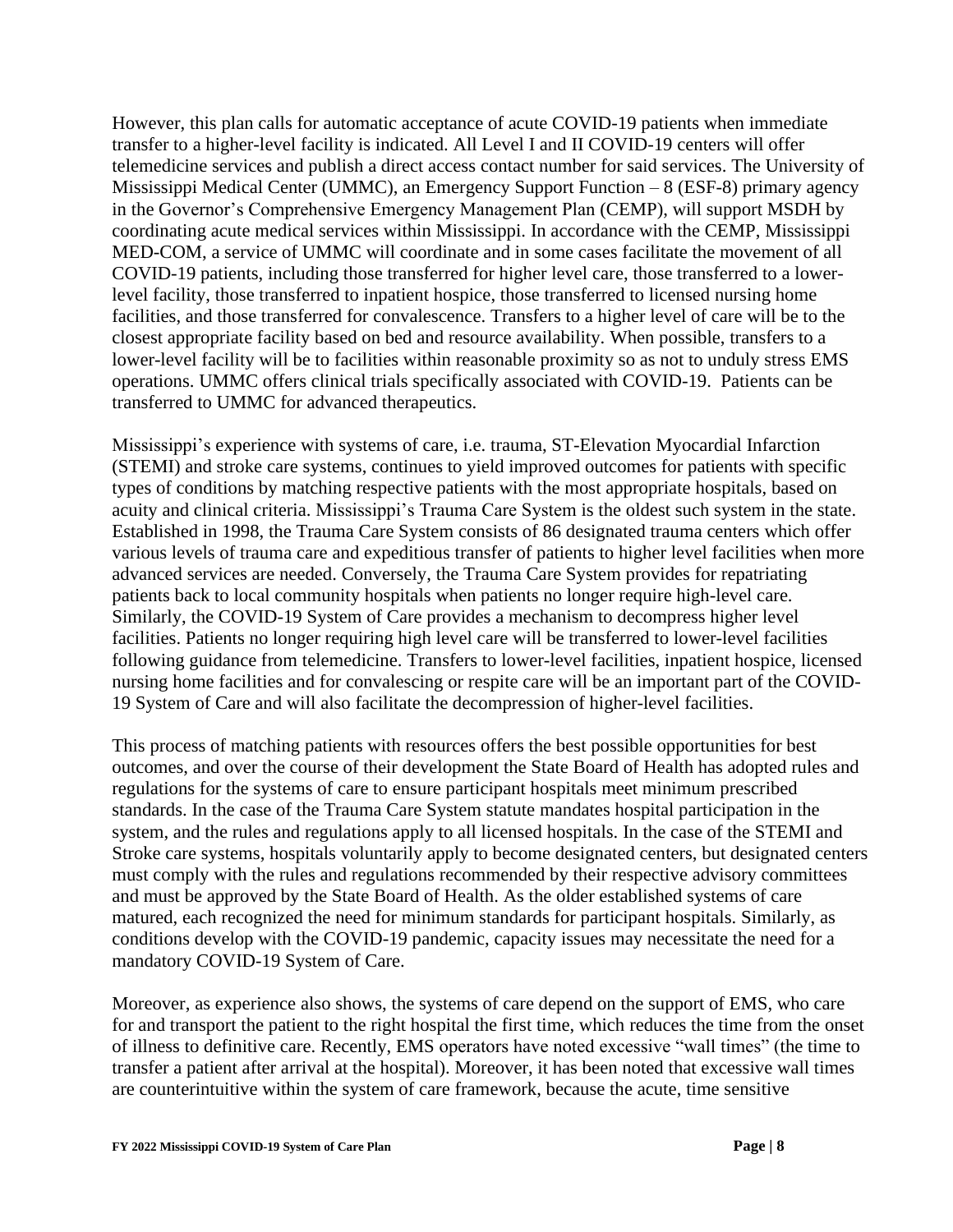conditions should receive priority attention at receiving facilities. Wall times must be minimized in the case of COVID-19 patients. Expeditious transfers of care and appropriate isolation measures are an important part of COVID-19 care.

## **Chronology of COVID-19 Care in Mississippi**

COVID-19 is a new disease, as noted above. Clinically, the disease presents as an influenza like illness (ILI). As the disease began to spread in the United States, clinicians began testing patients presenting with ILI, new onset cough and chest pain for COVID-19. MSDH began partnering with UMMC and community partners to offer virtual screenings and drive-up COVID-19 testing sites. Clinicians and healthcare facilities began providing care based on the patient's presentation while making efforts to ensure appropriate personal protective measures for staff. However, the disease is resource heavy, and while improvements have been made, statewide there is limited supply of personal protective equipment. There are concerns to ensure sufficient numbers of critical care resources and ventilators. Measures have been taken to secure additional ventilators, which may be dispensed based on need. If ventilator resources become insufficient in facilities, allocation and reallocation of ventilators may be required.

However, as noted above, due to the varieties of activity and acuity characteristics of this disease the Governor's Task Force recommended the development and implementation of a statewide system of care, which may function to ensure the efficient use of all Mississippi healthcare resources for COVID-19 patients. The intent is to improve on outcomes and improve on efficiency in the care of COVID-19 patients. The time to act is now so as to ensure all Mississippians who become infected receive the best possible opportunities for care. Moreover, recent capacity issues warrant increased visibility and data reporting of all Mississippi licensed hospitals. Participation in the COVID-19 System of Care is currently voluntary but all Mississippi licensed hospitals are required to report COVID-19 patient transfers (from ER or inpatient) to Mississippi MED-COM at (601) 984-4367 and through the Statewide Acute Care Capacity Status System (SACCSS) at a frequency provided by the department.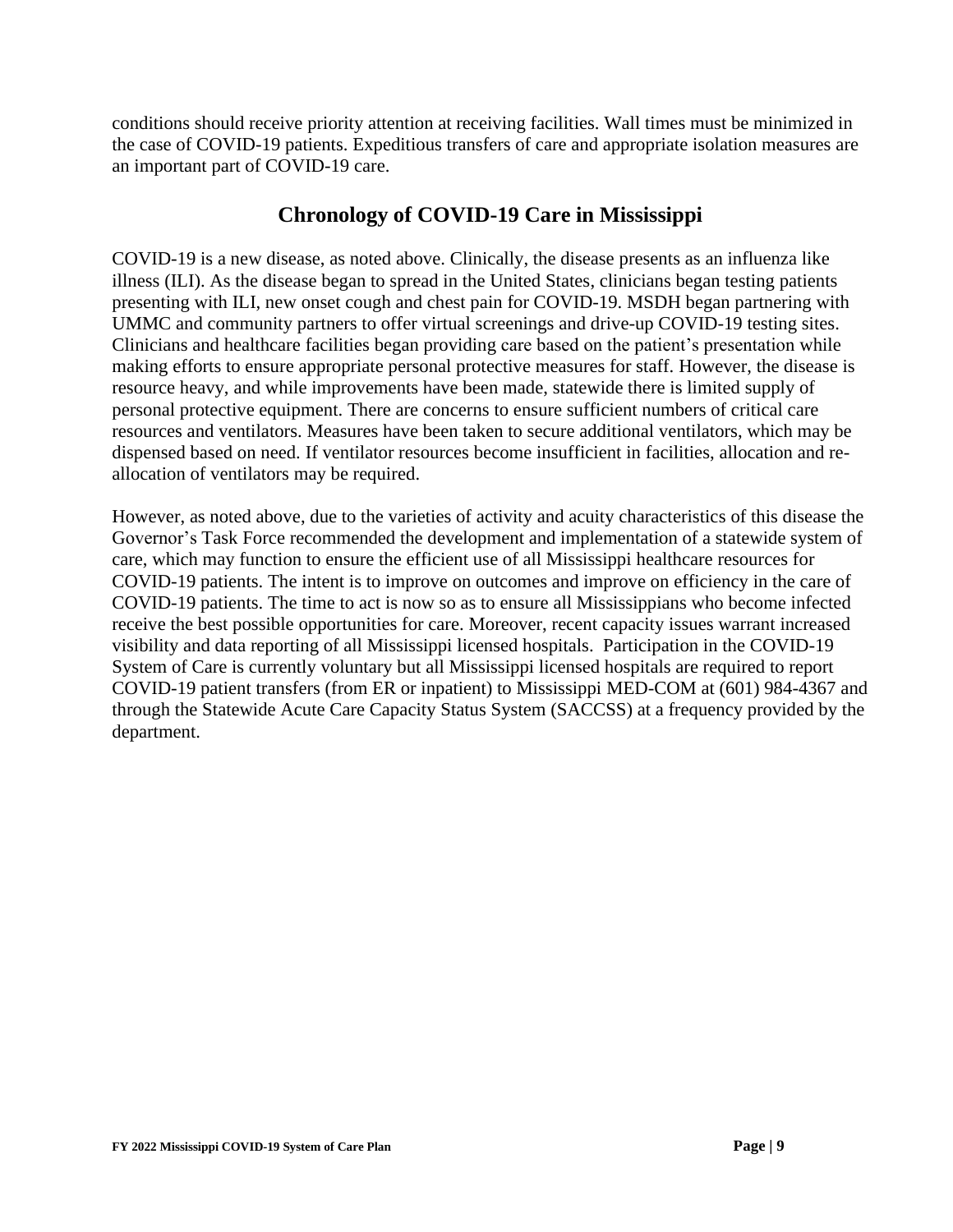# **Mississippi COVID-19 System of Care Plan**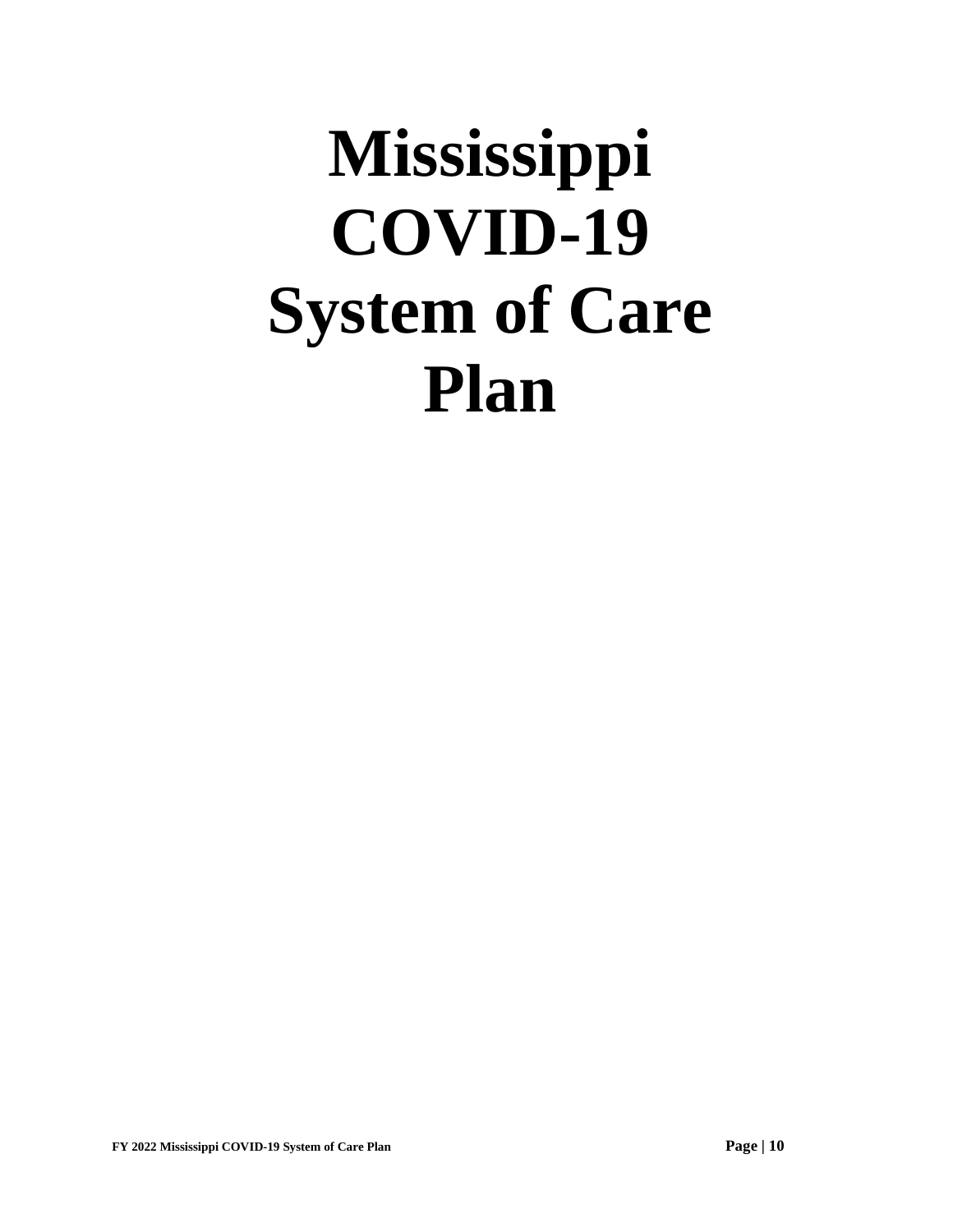# **Mississippi COVID-19 System of Care Plan**

This Plan outlines the statewide COVID-19 system. The Plan provides for a system, which is efficient and inclusive, matching appropriate resources to the needs of COVID-19 patients from initial infection detection through convalescence.

### **Vision**

The Mississippi COVID-19 System of Care Plan when fully implemented throughout Mississippi will result in a more efficient use of all Mississippi hospitals' inpatient hospital beds and other resources for COVID-19 patients who require admission during COVID-19 crisis to achieve the best possible outcomes in terms of patient care for COVID-19 patients.

## **Plan Goals**

- To develop and promote awareness of the Mississippi COVID-19 System of Care
- To designate Mississippi-licensed acute care hospitals as COVID-19 Centers at the appropriate level based on resources
- To ensure patients presenting with COVID-19 symptoms are transported to the most appropriate COVID-19 Center by EMS from the field
- To ensure coordinated COVID-19 patient movement to appropriate destinations, which includes transfers to higher levels of care, transfers to lower-level facilities, transfers to inpatient hospice facilities, transfers to nursing home facilities and transfers to convalescence facilities
- To ensure Level I and II COVID-19 Centers offer telemedicine for consultation with physicians and mid-level providers for the management of COVID-19 patients
- To coordinate with other systems of care and inter-agency emergency preparedness programs as it relates to COVID-19 services

# **COVID-19 System Design**

The COVID-19 System of Care is comprised of a number of separate components:

- Emergency Medical Services (Pre-hospital)
	- o Licensed EMS Service participation in the Mississippi COVID-19 System is mandatory "through the duration of the COVID-19 pandemic as provided for by Executive Order".
	- o EMS is a critical part of the COVID-19 System.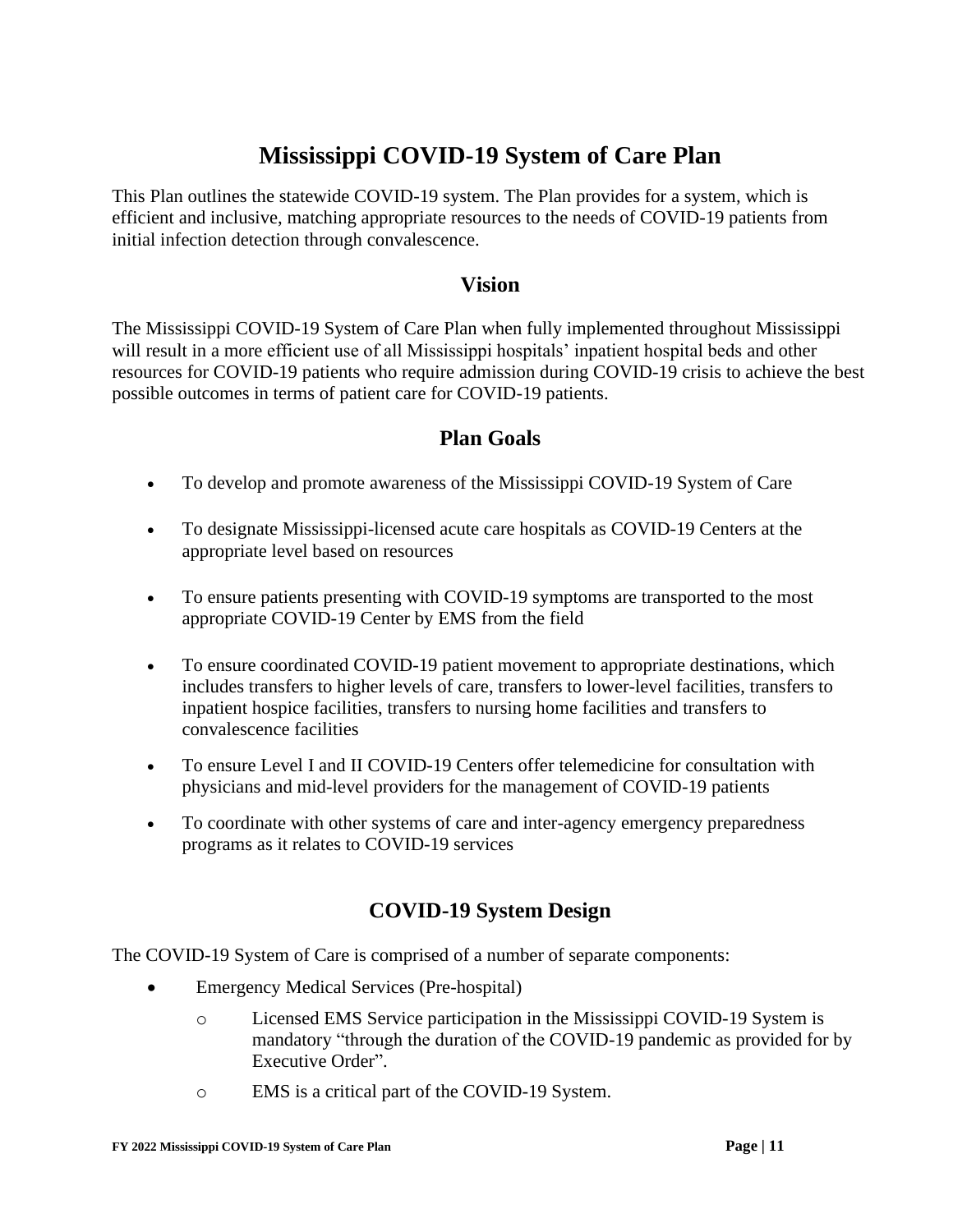- o EMS providers should have a basic knowledge and awareness of system elements and function. Specific knowledge includes:
	- COVID-19 EMS Response and Treatment Guidelines
		- For the latest version of these guidelines refer to EMS COVID-19 Guidelines from the State EMS Medical Director.
	- Communication procedures
		- When dispatched by local authorities during an emergency response, the EMS provider will follow local communications procedures.
		- When dispatched by Mississippi MED-COM for transfer services, the EMS provider will follow the process for communications with Mississippi MED-COM prescribed in this document.
	- On-line and off-line medical control physicians will be aware of system elements, functions and expected outcomes.
- o MSDH Bureau of EMS will provide guidelines specific to EMS providers as part of the Mississippi COVID-19 System of Care (see MSDH Website).
	- COVID-19 EMS Guidelines will assist EMS providers in the decisionmaking process regarding hospital destination selection and clinical decision-making under difficult conditions.
	- These guidelines are intended to guide EMS administrators and medical directors in developing alternate standards of care for EMS services during a COVID 19 pandemic.
	- They are intended for use only during a declared state of emergency during which time an EMS system or service is overwhelmed.
	- These guidelines may be implemented, all or in part, by the local EMS medical director with approval of the MSDH EMS Medical Director and, once implemented, will remain in effect until such time as resources allow for the transition back to conventional standards of care.
- Hospital Component
	- o Hospital participation in the COVID-19 System of Care is currently voluntary but all Mississippi licensed hospitals are required to report COVID-19 patient transfers (from ER or inpatient) to Mississippi MED-COM at (601) 984-4367 and through the Statewide Acute Care Capacity Status System (SACCSS) at a frequency provided by the department. All Mississippi acute care hospitals will provide a 24/7 point of contact for the movement of COVID-19 patients. All hospitals must complete the Self-Assessment Survey and indicate whether they agree to participate at the assessed capability. MSDH may provide on-site reviews to validate resources.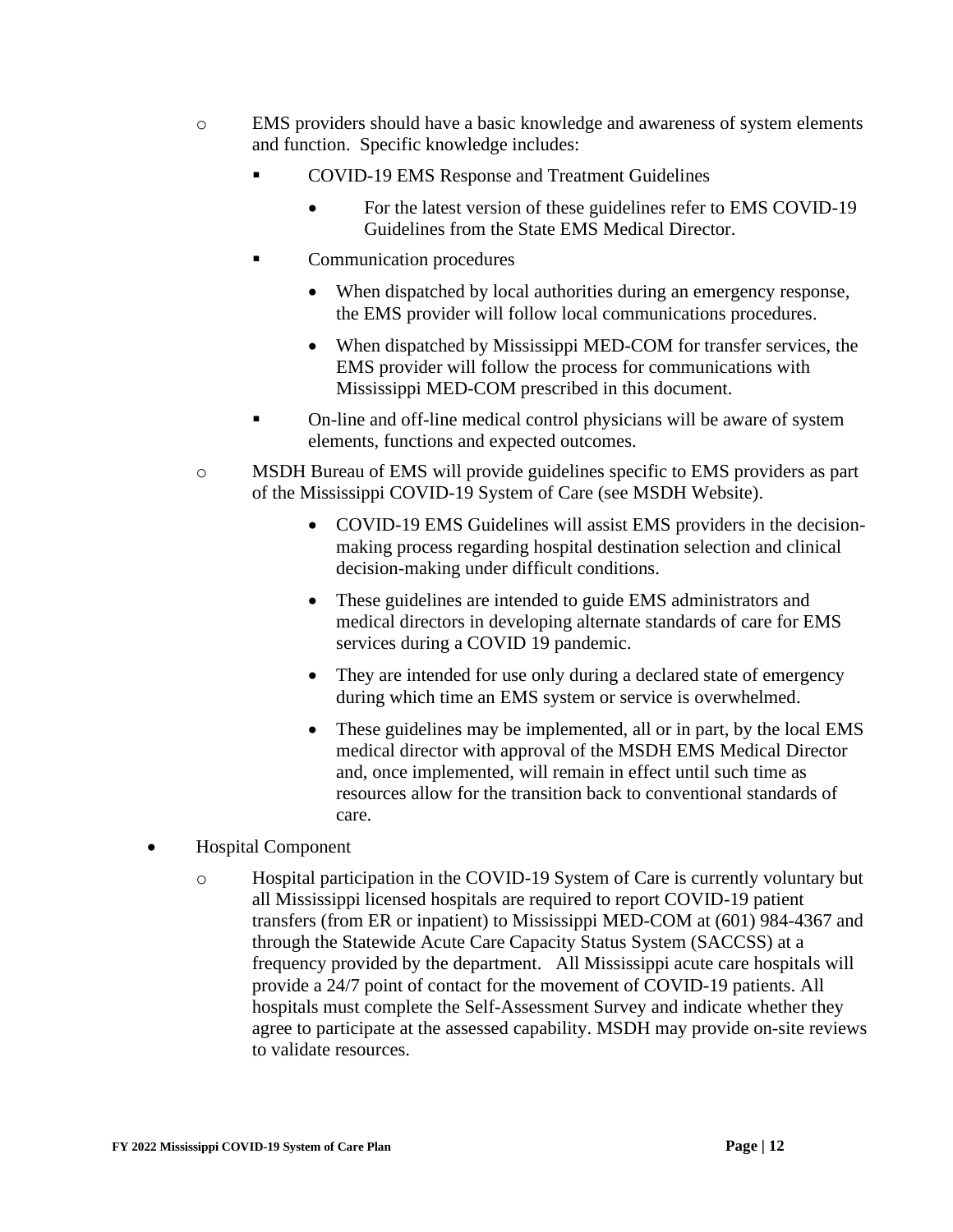- All participating Mississippi hospitals and healthcare facilities will be classified based on their capabilities to provide clinical management for COVID-19 patients.
- The Mississippi State Department of Health designates participating hospitals at one of four levels (and provides a fifth level of convalescing facilities and a sixth level for LTAC and Skilled Nursing Facilities):
	- o **Level I COVID-19 Center:** 
		- Level I COVID-19 Centers act as tertiary/quaternary care facilities at the hub of the COVID-19 system of care.
		- A Level I COVID-19 center must have adequate depth and availability of both resources and personnel.
		- These centers also have the responsibility of providing leadership in education, COVID-19 research and system planning.
		- These centers may provide telemedicine services for consultation with physicians and advanced practice providers at lower-level facilities for the management of COVID-19 patients.
		- When clinically appropriate, these centers may transfer COVID-19 patients to Level II, Level III, Level IV, Level V, inpatient hospice facilities, nursing home facilities, or convalescing centers.
		- Required components include:
			- Dedicated COVID-19 Negative Pressure Intensive Care Unit (ICU)
			- Dedicated COVID-19 negative pressure hospital beds
			- Pulmonologist
			- Intensivist
			- Infectious Diseases
			- Emergency Medicine
			- Anesthesia
			- Continuous Renal Replacement Therapy (CRRT)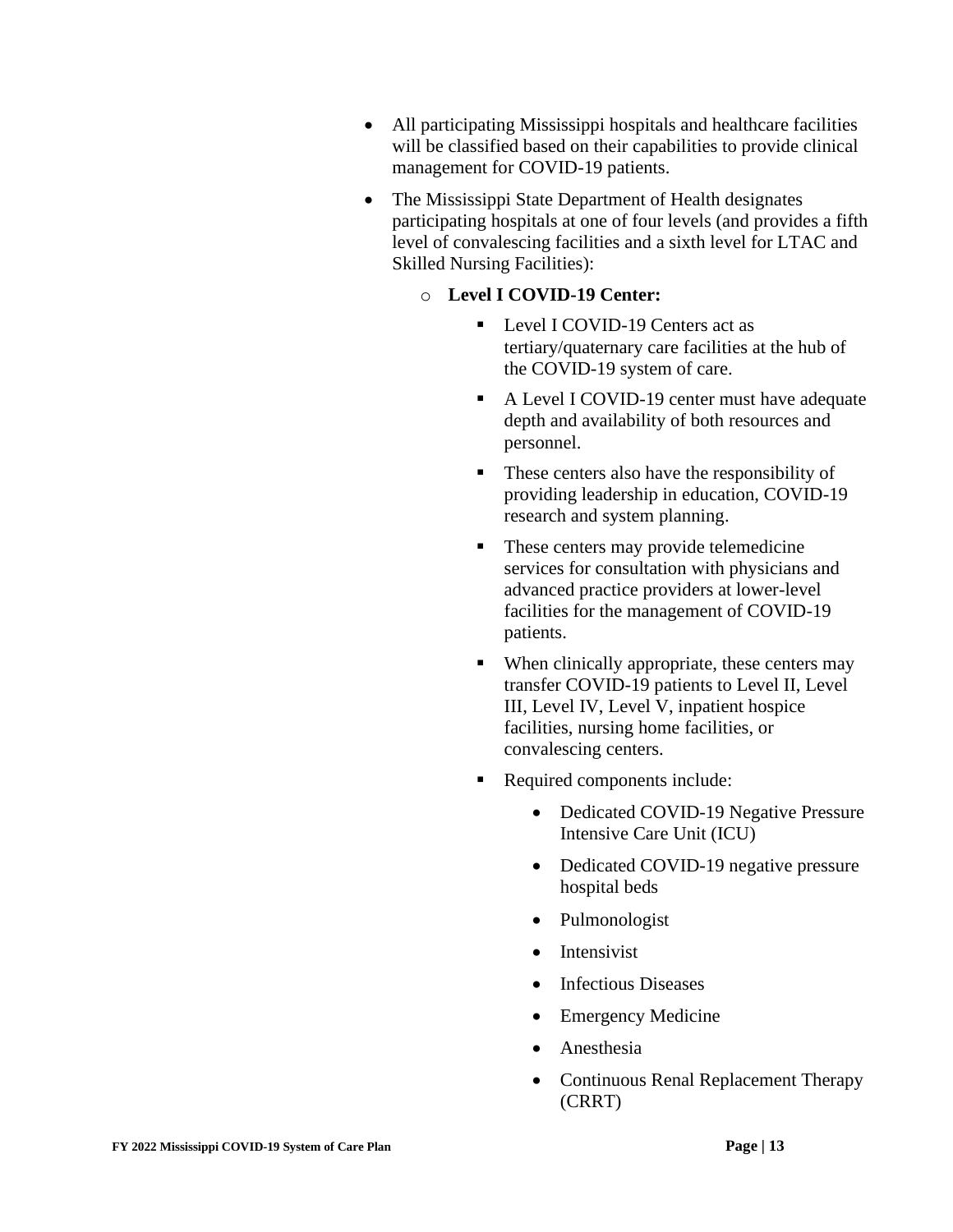- Hospital-based critical care transport teams for COVID-19 patient transfers
- Telemedicine consultation for COVID-19
- Rapid turn-around-time testing  $\left( < 12 \right)$ hours)
- Active, in-patient COVID-19 clinical trials

#### o **Level II COVID-19 Center:**

- Level II COVID-19 Centers are acute care facilities with the commitment, resources and specialty training necessary to provide sophisticated COVID-19 care.
- Level II COVID-19 Centers should transfer COVID-19 patients to Level I centers for advanced therapeutics and/or participation in clinical trials.
- During periods of limited resources these centers may transfer appropriate COVID-19 patients to other Level II COVID-19 centers.
- When clinically appropriate, these centers may transfer appropriate COVID-19 patients to Level III, Level IV, Level V, inpatient hospice facilities, nursing home facilities, or convalescing centers.
- Required components include Intensive Care Unit (ICU)
	- Negative Pressure Hospital Beds
	- Board Certified or Eligible Critical Care Physician
	- Pulmonologist and/or Intensivist
	- Infectious Diseases/or Telemedicine Infectious Disease
	- Emergency Medicine
	- Anesthesia
	- Full inpatient renal dialysis treatment to include Continuous Renal Replacement Therapy (CRRT)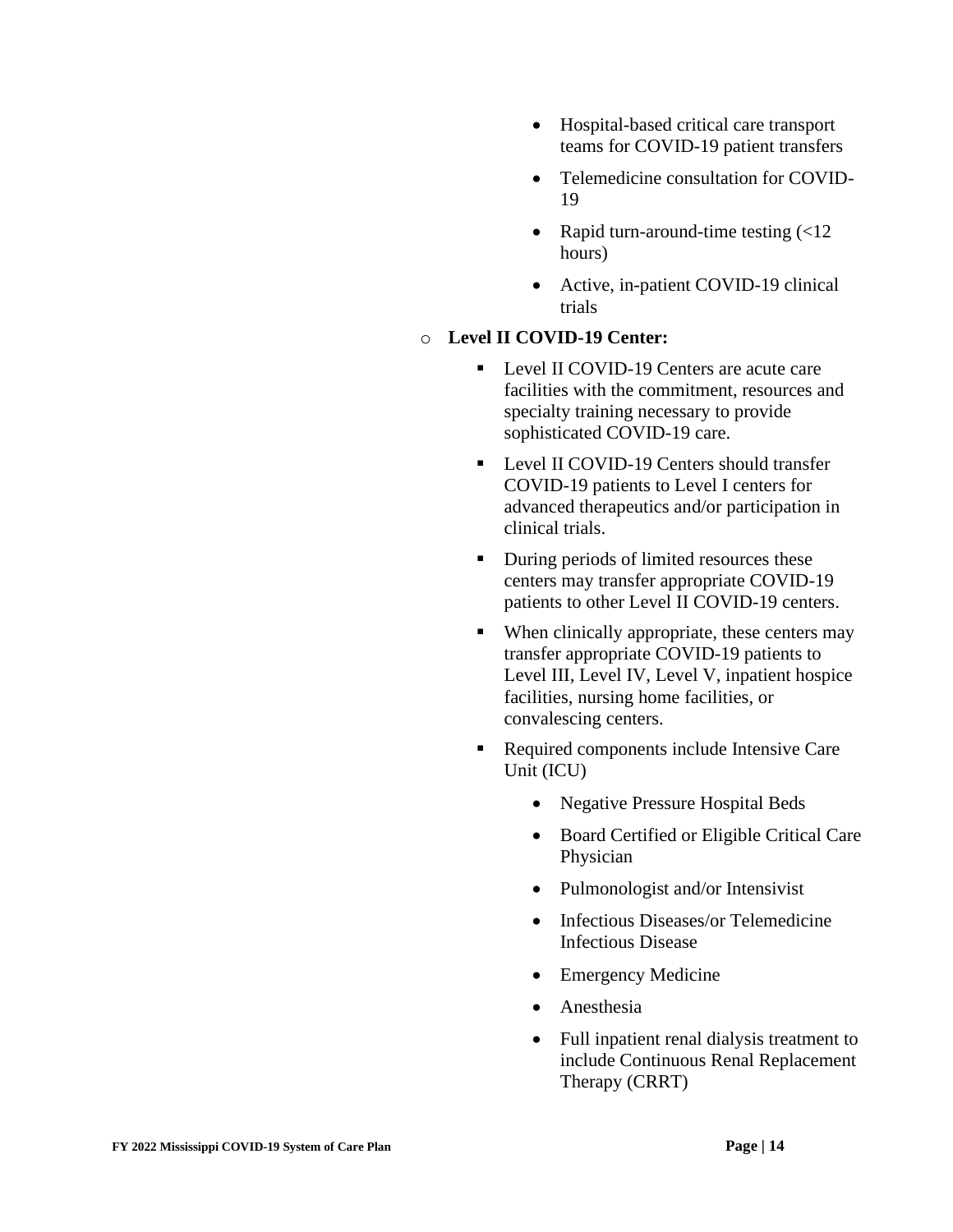• Telemedicine consultation for COVID-19 preferred

## o **Level III COVID-19 Center:**

- Level III COVID-19 centers are acute care facilities with the commitment, medical staff, personnel and specialty training necessary to provide initial care of the COVID-19 patient.
- Level III COVID-19 centers are expected to provide isolation and stabilization of the COVID-19 patient and will transfer COVID-19 patients to the appropriate higher level based on clinical needs.
- The decision to transfer a patient to a higher level of care rests with the physician attending the COVID-19 patient.
- All Level III COVID-19 centers will work collaboratively with other COVID-19 facilities under the Mississippi COVID-19 System of Care.
- These centers may receive patients from Level I and II centers when clinically appropriate.
- These centers must have an Intensive Care Unit (ICU) with ventilator management.

### o **Level IV COVID-19 Center:**

- Level IV COVID-19 Centers are facilities with a commitment to the care of the COVID-19 patient.
- These facilities are typically staffed by a physician, or an advanced practice provider.
- The principal role of Level IV COVID-19 centers will be to provide isolation and stabilization of COVID-19 patients and transfer these patients to the appropriate higher level of care based on the clinical presentation of the patient.
- These centers may receive patients from Level I, II and III centers when clinically appropriate.

## o **Level V COVID-19 Center:**

■ Level V centers will be locations utilized as Alternate Care Sites (ACS) in buildings of opportunity for receiving convalescing COVID-19 patients from higher level centers.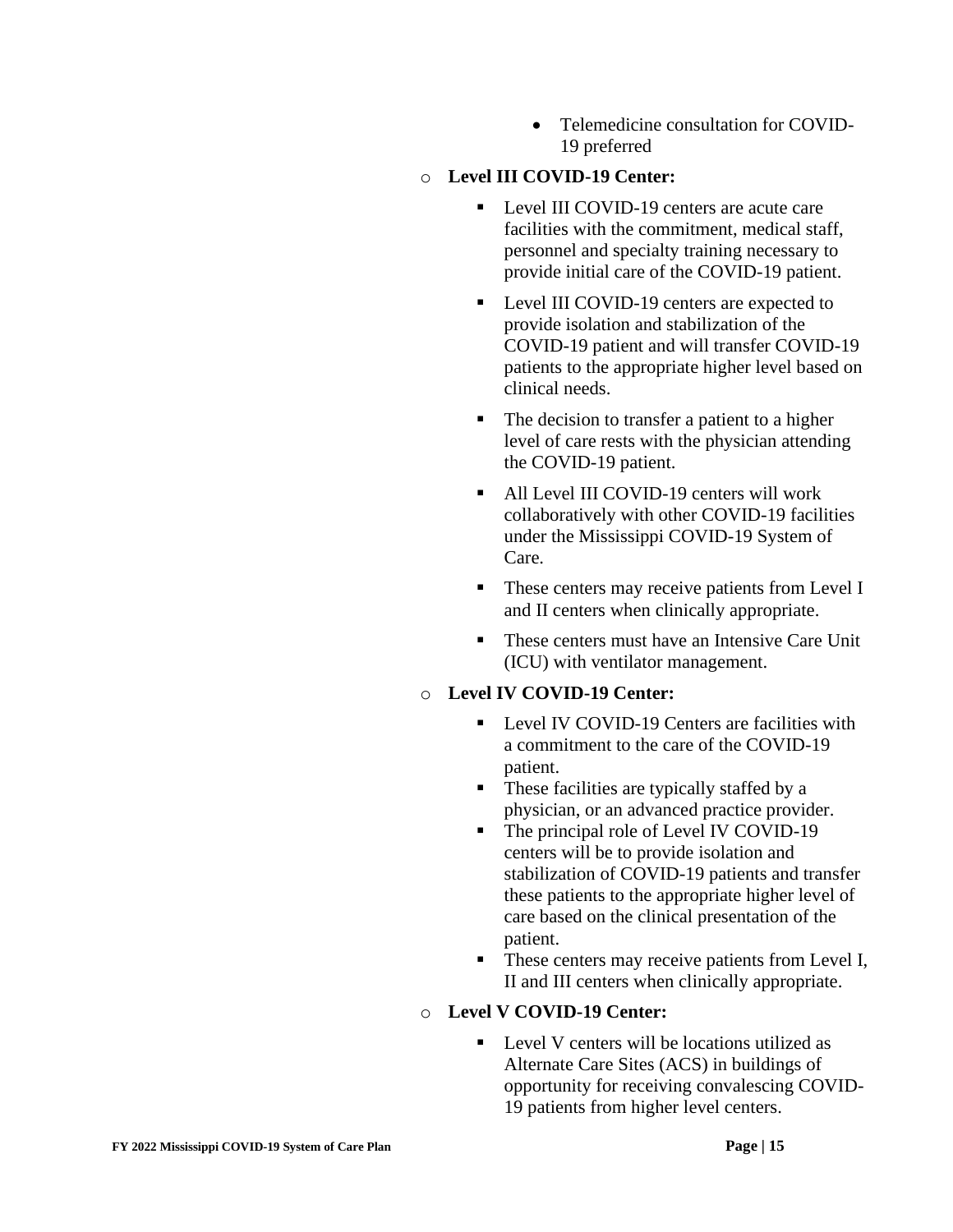- These facilities will be managed by the State of Mississippi for the purpose of convalescing COVID-19 patients.
- **•** Through agreements with MSDH, Level II, III and IV Centers may also receive convalescing COVID-19 patients.

#### o **Level VI COVID-19 Center:**

- Level VI centers are LTAC facilities with a commitment to the rehabilitation of COVID-19 patients.
- Required resources include negative pressure care rooms and ventilator management.
- Licensed Nursing Home Facility Component
	- o Licensed Nursing Home Facility participation in the Mississippi COVID-19 System is voluntary.
	- o All participating Licensed Nursing Home Facilities will provide a 24/7 point of contact for the movement of COVID-19 patients. Patients will be discharged from Hospitals consistent with the most current MSDH Guidance for Discontinuation of Isolation and Transmission-Based Precautions in Patients with COVID-19 and Discharge Guidance for Suspected or Confirmed COVID-19 Patients. If a patient still requires transmission-based precautions at time of discharge, the receiving facility will continue isolation and use of appropriate PPE until 14 days have passed since onset of symptoms and the patient has been fever-free for at least 72 hours.
- **Inpatient Hospice Component** 
	- o Inpatient Hospice facilities may support the COVID-19 System of Care as needed.
	- o Participating Inpatient Hospice Facilities will provide a 24/7 point of contact for the movement of COVID-19 patients.
- Communication Component
	- o Communications are critical to the function of the COVID-19 System.
	- o Communications provide:
		- essential knowledge of the overall status of pre-hospital activities and hospital and other healthcare resource availability on a continual basis;
		- access to system organization and function protocols whenever such information is requested by pre-hospital or hospital-based personnel; and
		- collection of uniform system-wide data for Performance Improvement (PI) activities.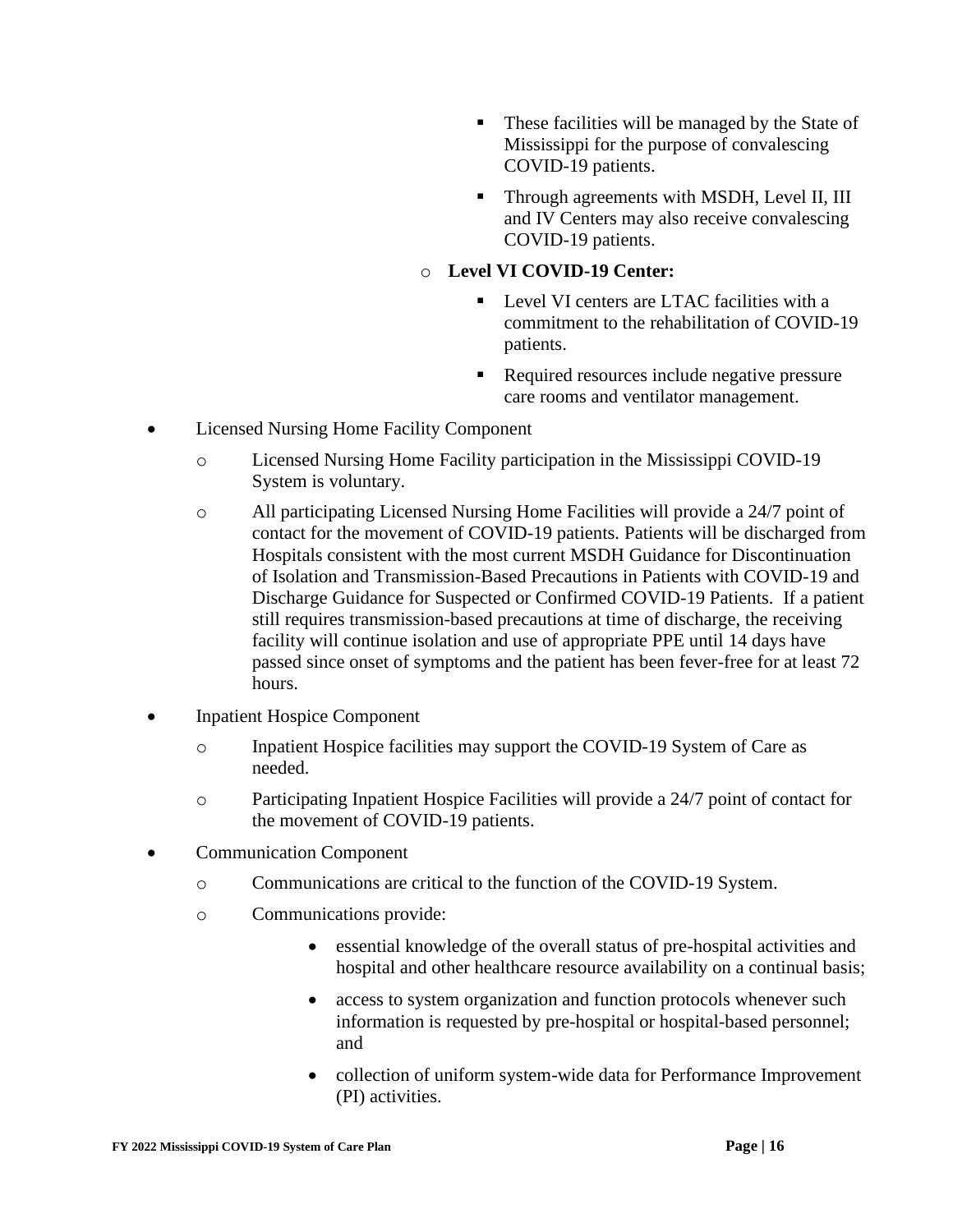- Performance Improvement and Patient Safety Component
	- o This component is essential for evaluating and improving system performance and safety considerations.
	- o Each Mississippi licensed acute care hospital, licensed nursing home facility, and licensed inpatient hospice facility will submit bed availability and other data as requested by MSDH and in a format and frequency defined by MSDH. Data collection for MSDH may be performed in part by Mississippi MED-COM for the transfer of patients.

# **System Operations**

### **Virtual Consultation**

All Levels of COVID-19 centers will provide logistics and operational support to ensure the following capabilities:

- Virtual consultations may be accomplished with audio/visual conferencing or traditional telephonic conferencing.
- Level I and II centers will provide contact numbers for telemedicine resources to MSDH for posting to the COVID-19 System of Care Webpage.
- The following specialists will be available for telemedicine consultation at Level I and II COVID-19 centers and will be available for consultations:
	- o Pulmonologist and/or Intensivist
	- o Infectious Disease Specialists
	- o Internists
	- o Others as needed
- Duties and responsibilities of specialists at Level I and II COVID-19 centers:
	- o Provide consultation, advice and guidance to the best of their abilities, given the capabilities of the requesting center, including advice on transfer to a higher level of care, transfer to a lower-level center and transfer to convalescent or respite care, as needed
	- o Accurate and complete documentation of consultations, notes and communications on patients after interactions with requesting physicians
- Work cooperatively with requesting physicians with on-going patient care needs related to COVID-19 (e.g. reassessments, follow-up consultations, etc.).
- Duties of physicians or advanced practice providers at Level III, IV, V, and VI COVID-19 centers:
	- o Has sole responsibility for the care of the patient, including all orders, etc.
	- o Accurate and complete documentation of the patient's condition, progress, plans, etc., not less than daily
	- o Work cooperatively with Level I or II telemedicine physicians
- Liability Coverage for Level I and II physicians providing virtual consultations
	- o Executive Order 1471 confers immunities related to COVID-19 care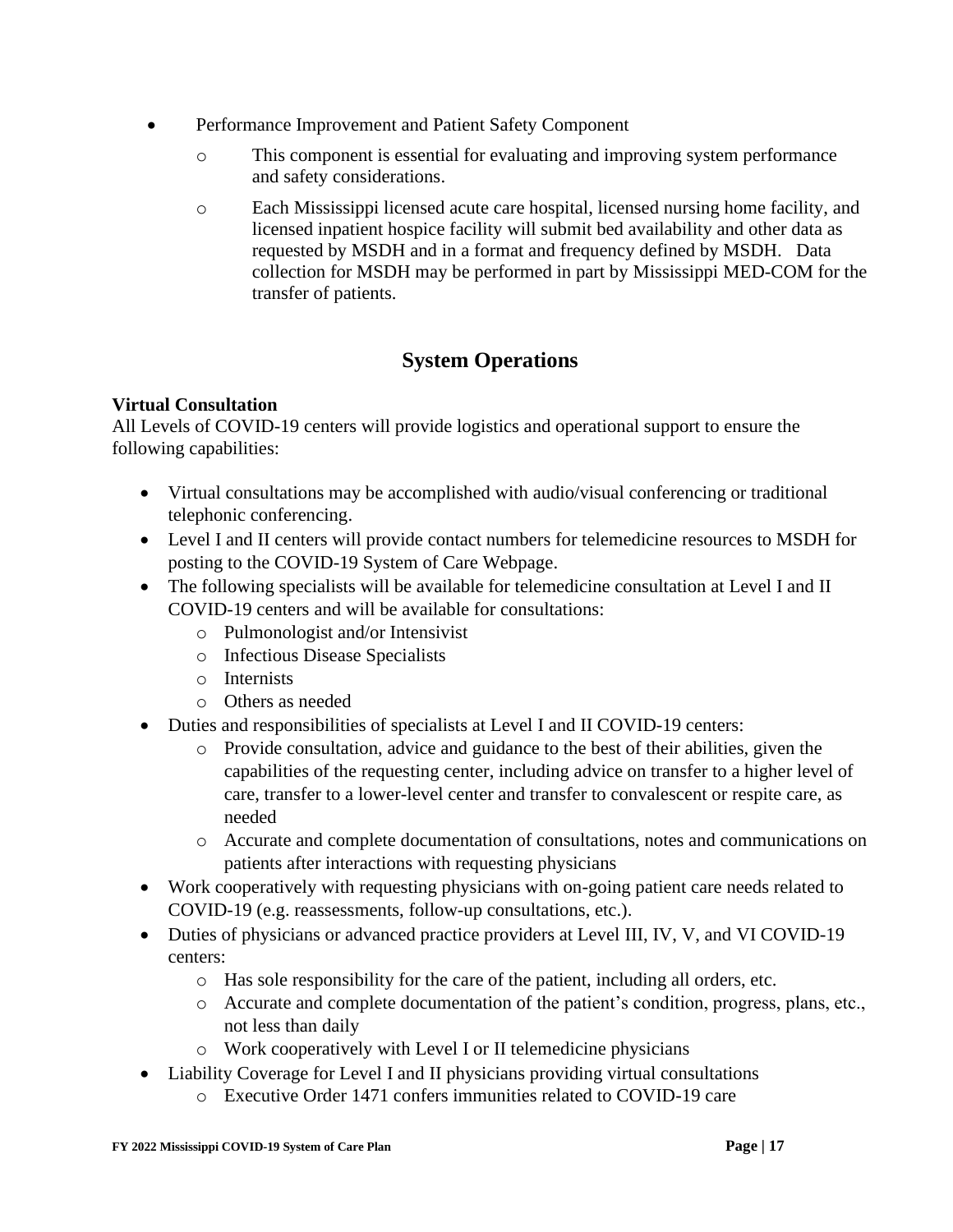# **Transfer and Transport – Criteria**

The Mississippi COVID-19 System of Care Plan provides a process for bidirectional patient movement to the most appropriate level of care for the individual patient while adjudicating available hospital capacity and capability.

#### **Patient Escalation**

Moving patients to **higher**-level centers for required services to effectively manage COVID-19.

- Utilized when lower-level centers lack clinical resources (both capacity and specialists)
- Higher-level centers must have consultant specialists available (e.g., nephrology, hematology) available within 30 minutes of request.
- Patients in cardiac arrest or post-cardiac arrest should not be transferred without discussion.
- Consideration should be given to patient demographics and comorbid disease state.
	- o Asthma
	- o Chronic kidney disease being treated with dialysis
	- o Chronic lung disease
	- o Diabetes
	- o Hemoglobin disorders
	- o Immunocompromised
	- o Liver disease
	- o People aged 65 years and older
	- o People in nursing homes or long-term care facilities
	- o Serious heart conditions
	- o Severe obesity

#### **Patient De-escalation**

Moving patients from higher-level centers to **lower**-level centers in order to maximize available COVID-19 capacity and resources for the acutely ill.

- Ventilated patients with only respiratory failure (move to lower-level ICU)
- Patients with  $SpO_2 \geq 88\%$  on  $\leq 6L O_2$  with stable respiratory status (move to lower-level med/surg)
- Convalescing patients that are unable to perform ADL's, (would need med/surg bed and resources, e.g., OT, PT, Social Work)
- Qualifying convalescing patients that are able to perform ADL's are eligible to be discharged to the existing Convalescent Centers around Mississippi.
- Long term care patients, nursing home placement patients
- Hospice patients

Additional considerations for COVID-19 transfers.

- Patients with active malignancies
- Patients with devastating neurological events
- End of life discussions at the day of admission/transfer (e.g. POST Form)

If/when the hospitals and health systems of Mississippi reach a point where they can no longer accommodate patient demands, Mississippi ESF-8 will enact a COVID-19 rotation. This rotation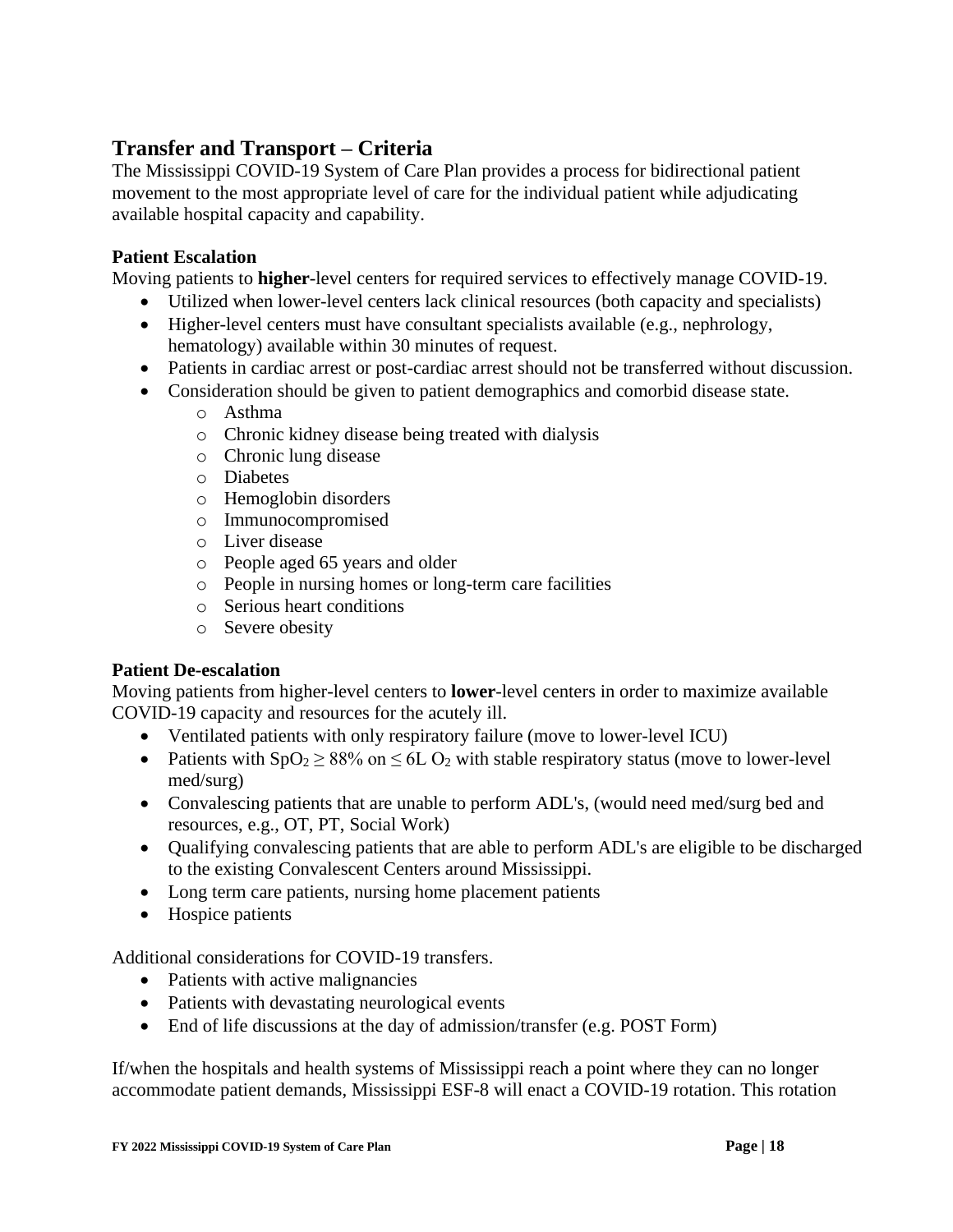will be managed by Mississippi MED-COM and will direct patients to destinations on a rotating basis based on patient request, geography and resource availability.

#### **Transfer and Transport - Process**

All Mississippi licensed hospitals are required to report COVID-19 patient transfers (from ER or inpatient) to Mississippi MED-COM at (601) 984-4367 and through the Statewide Acute Care Capacity Status System (SACCSS) at a frequency provided by the department. An interfacility transfer of a suspected or known COVID-19 patient to a higher or lower level of care may be coordinated through Mississippi MED-COM as part of the Mississippi COVID-19 System of Care.

- Sending COVID-19 facility should call Mississippi MED-COM at **(601) 815-3709**
- Sending facility should provide:
	- o Name of sending center
	- o Name of sending provider
	- o Patient name, DOB, vital signs, chief complaint, interventions performed/in place
	- o Level being requested
- Mississippi MED-COM will locate the closest appropriate level facility.
	- o Mississippi MED-COM will contact the accepting center and inform them of the transfer request/rotation.
	- o All patients accepted by higher or lower-level facilities will be accepted by the accepting physician at the receiving facility.
	- o These transfers should be automatically accepted as a transfer to the appropriate level center or as part of the COVID-19 rotation.
- Mississippi MED-COM will not perform COBRA, EMTALA, insurance screenings or similar patient financial data collection.
- Mississippi MED-COM will monitor hospital capacity and capability related to providing care to patients with COVID-19.
- Transport ambulance will give radio report to the receiving facility as per normal process but not later than when they are  $5 - 10$  minutes out.
- Patient should be taken directly to assigned inpatient room, when applicable.
- Any refusal or deviation from the COVID-19 System of Care will be investigated by MSDH.

### **Focused ICU Section - Process**

#### **Overview**

This section of the COVID-19 System of Care Plan may be activated by Health Office Order when due to a wave of COVID there is limited availability of ICU beds in the state of Mississippi. This Focused ICU section will allow the most critically ill patients to be transferred for definitive care, while not burdening any one hospital. Request for transfer to an ICU bed would be made through Mississippi MED-COM where appropriate patients for transfer will be triaged and those meeting criteria will be transferred on a rotational basis.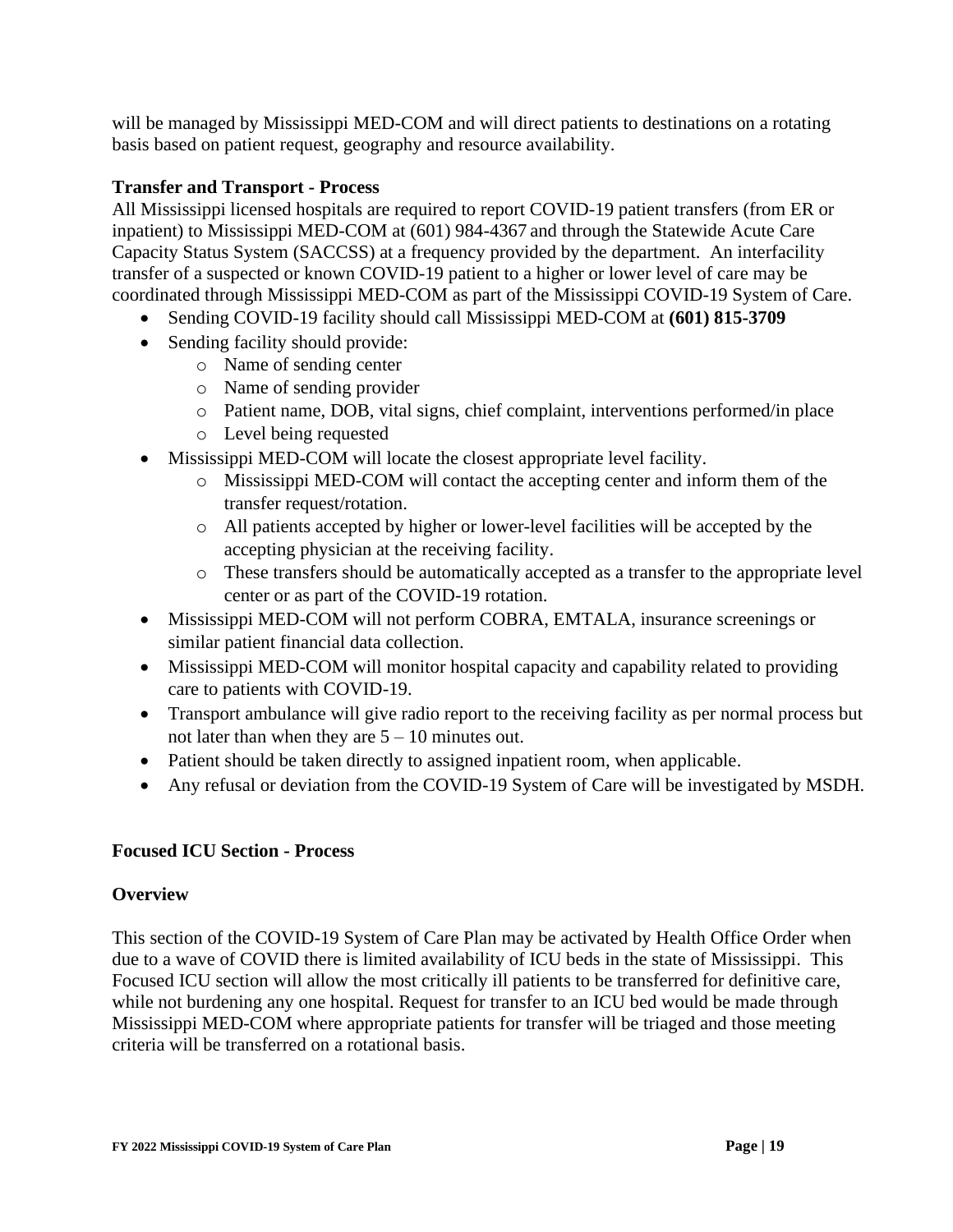#### **Key Points**

- A specific and limited list of critical medical conditions will define what is appropriate for transfer in this Focused ICU section.
- This process would be subject to protocols established for the Mississippi MED-COM Communications Specialists but those patients that do not match the triage criteria exactly will be reviewed by a physician.
- Rotation would be maintained by Mississippi MED-COM.
- Hospitals may still choose to transfer within their own network or directly however, if the accepting facility would like "credit" for that transfer they will need to notify MED-COM of the acceptance. They would then be moved appropriately in the rotation list.
- Mississippi MED-COM will make best efforts to follow the rotation however, in instances when following the rotation would potentially cause harm to the patient due to a time sensitive emergency Mississippi MED-COM may select the most appropriate facility based on service line and geography. When this happens, that facility will receive credit for the transfer and be adjusted in the rotation.
- Due to the lack of beds across the state, not every request will meet the criteria. Sending hospitals will not be allowed transfer patients because they don't have beds.
- The timing of a transfer may be triaged based on available resources.
- This focused system of care will utilize bidirectional patient flow allowing high-level centers to transfer patient to lower-level centers to create additional capacity. Additionally, hospitals requesting the use of the system of care for transfers must accept the patient back once the critical condition has been resolved or stabilized.

#### **General Clinical Criteria for entry into the Focused ICU section**

- STEMI
- CVA within an interventional window, post tPA candidates.
- Multisystem or complex trauma.
- Intracranial hemorrhages requiring immediate neurosurgical intervention or SAH, SDH/EDH with any shift or GCS <15. (SOC physician to review)
- Transplant patients with complications related to their transplant or that put their transplant at risk.
- Ventilated patients at a hospital without an ICU or respiratory therapy or a ventilator.